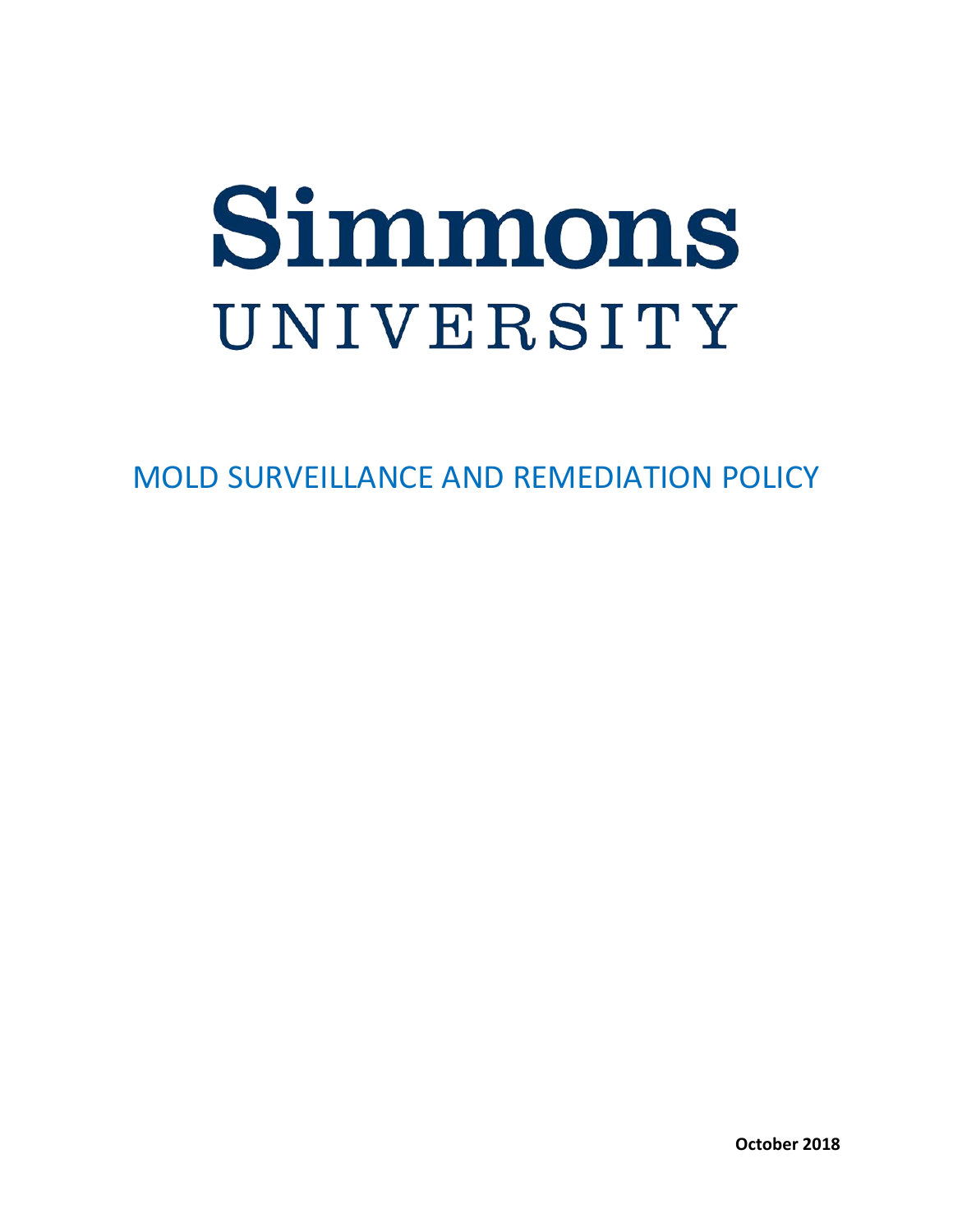# Contents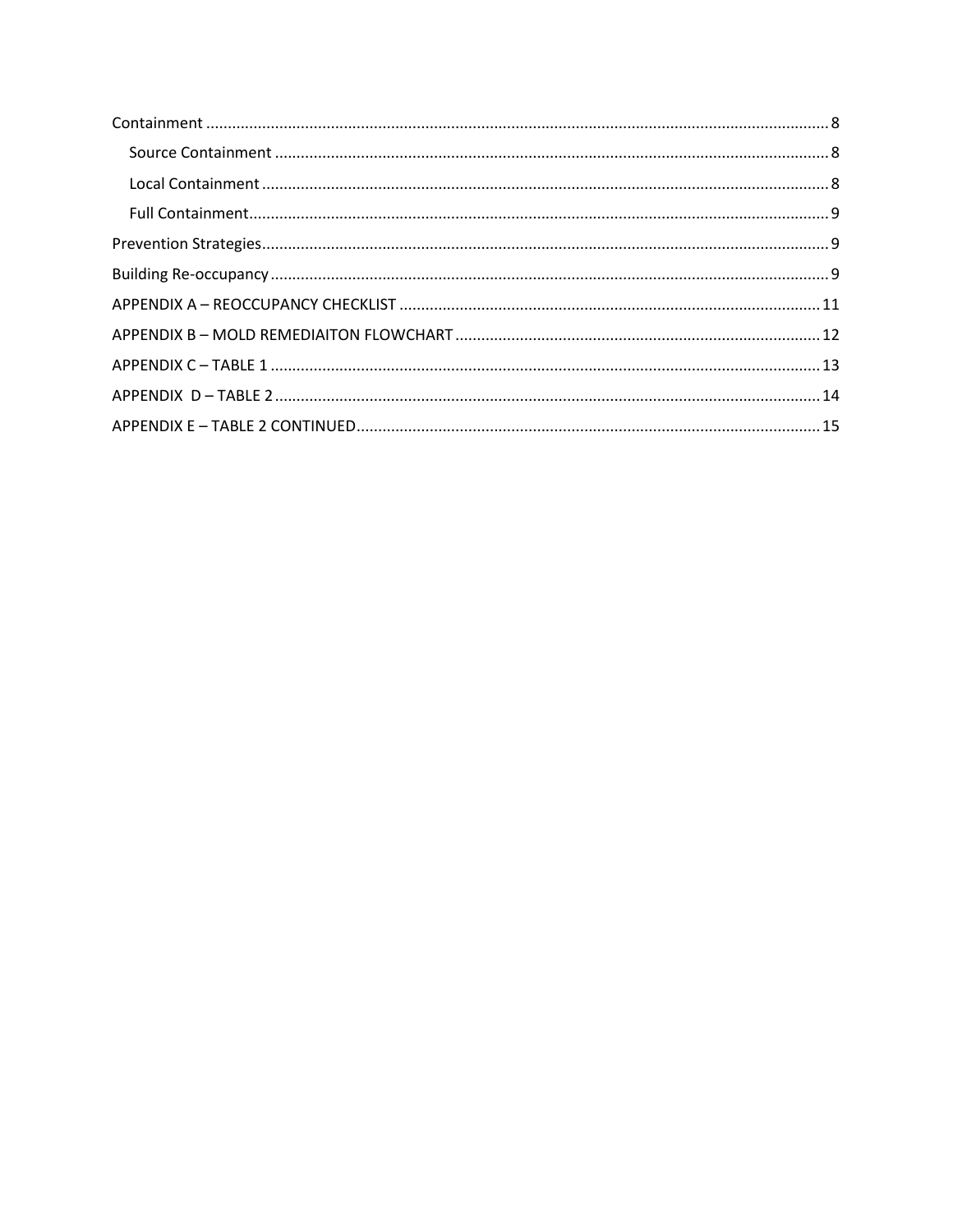# <span id="page-3-0"></span>**Introduction**

The presence of excessive moisture in buildings has been linked with occupant illnesses and deterioration of building material. When mold spores land on wet or damp areas they may begin to grow. Excess moisture on almost all indoor materials leads to growth of microbes, such as mold, fungi and bacteria.

Generally, mold will grow on materials where excessive moisture accumulates and remains undiscovered and/or uncorrected. As the mold grows, it digests the substrate and gradually destroys it. Even if mold cannot be seen, its presence may be noticed as a moldy or earthy smell. Controlling the moisture in the building can help minimize mold growth.

Currently, there are no federal standards (e.g., OSHA, NIOSH, EPA) for airborne concentrations of mold spores. However, epidemiological studies suggests that the occupants of damp or moldy buildings are at increased risk of respiratory symptoms, respiratory infections and exacerbation of asthma. Strategies for mold prevention and remediation are based on best practices as determined in the field.

# <span id="page-3-1"></span>Program Administration

#### <span id="page-3-2"></span>Director of Environmental Health and Safety (DEHS)

Upon request from Facilities Management will:

- Conduct a walk-through of the areas impacted by water intrusion and collect qualitative and quantitative data.
- Provide technical assistance and recommendations to facility managers and project officers for drying and moisture remediation.
- Evaluate areas suspected to be contaminated by mold growth and provide recommendations to facility managers and project officers for remediation.
- Assist in identifying the underlying causes of water intrusion and mold growth and develop the appropriate response(s) to prevent recurrence.
- Assess conditions for occupancy after water restoration or mold remediation activities.

#### <span id="page-3-3"></span>Facilities Management

On a regular basis, Facilities Management conducts visual inspections of all dorms on campus during their process of preparing buildings for occupancy. During these routine inspections, Facilities personnel will:

- Inspect dorm rooms for the presence of mold
- Remediate any mold found during these inspections in accordance with this policy

Upon receipt of mold related work order will:

- Identify and fix the source(s) of water leak(s) or intrusion.
- Perform or arrange for contract services for water removal and restorative drying of affected structure.
- Notify DEHS of water intrusion when:
	- o Total surface area affected is greater than 10 square feet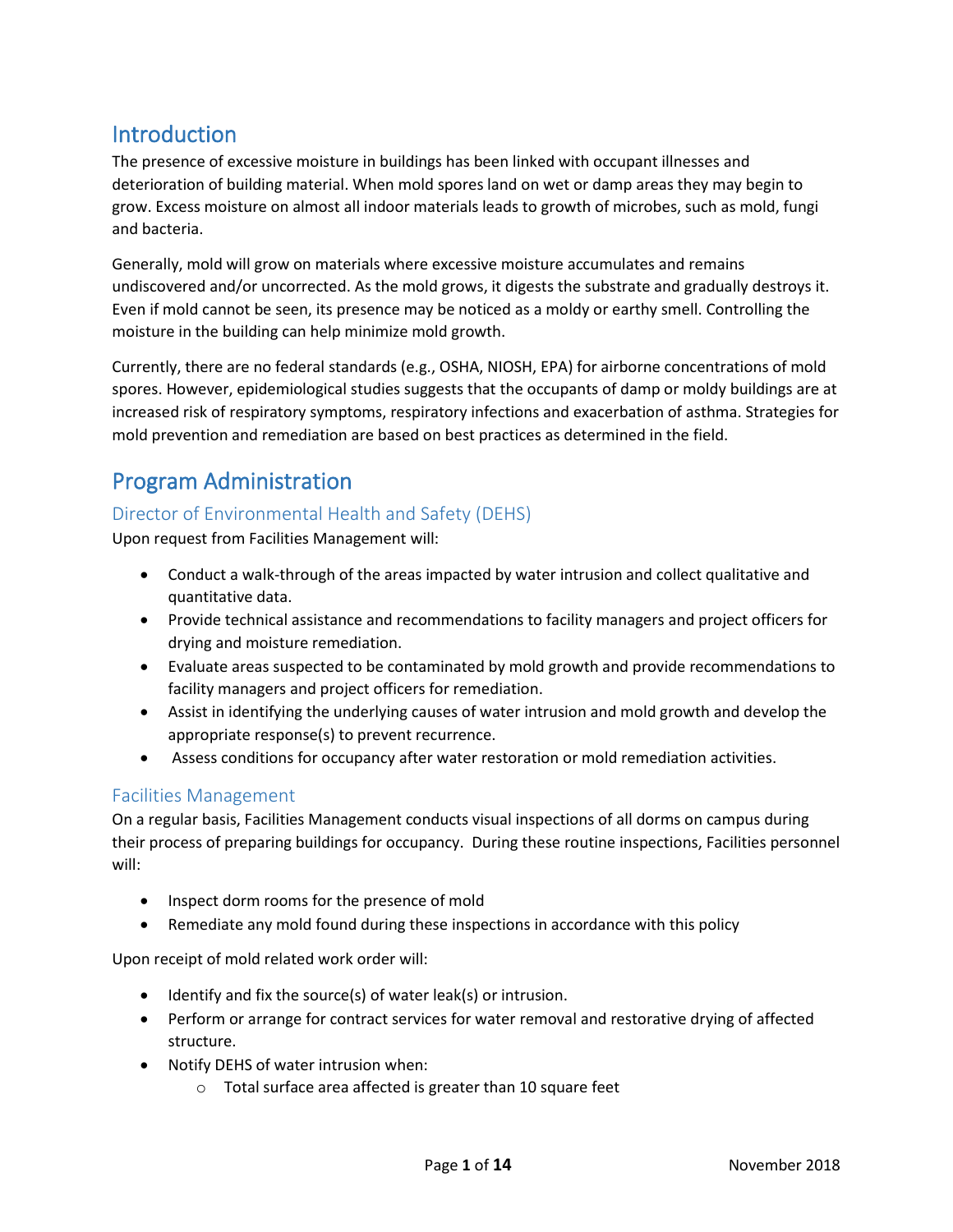- $\circ$  The water source originates from other than a sanitary source (e.g., rain or sewage); or is suspected to be contaminated.
- Notify DEHS immediately when an area of suspected mold growth is discovered.
- Conduct mold remediation on areas with less than 10 square feet of mold growth
- Areas with more than 10 square feet will be remediated by an outside contractor selected and coordinated by Facilities Management

# <span id="page-4-0"></span>**Training**

#### <span id="page-4-1"></span>Facilities Personnel

Facilities personnel may conduct mold remediation projects covering less than 10 square feet after completing Hazard Communication training, mold awareness training, and reviewing this procedure with their supervisor. Authorized employees shall be provided with appropriate cleaning supplies, personal protective equipment, and disposal containers.

#### <span id="page-4-2"></span>Residence Assistants

The Director of Environmental Health and Safety will provide a training to all Simmons RAs regarding mold in residential areas on campus. This training will outline this policy and provide general awareness level training of mold and the appropriate response for the situation.

# <span id="page-4-3"></span>Guidance for Moisture Infiltration

- Initial Response
- First 48 hours
- After 48 Hours

#### <span id="page-4-4"></span>Initial Response

Building occupants should follow the following steps if water infiltration is discovered in a Simmons building:

Notify the Facilities Management Office a[t this link](http://internal.simmons.edu/faculty-staff/general/administrative-services/facilities-service-center) to report water infiltration to request an evaluation of the affected area. Depending on the recommendations, other services may be required.

#### <span id="page-4-5"></span>Guidance for Remediating Moisture in the First 48 hours

In the event of water infiltration into building areas, remediation within 24 to 48 hours is critical in prevention of mold growth.

#### <span id="page-4-6"></span>Identify the source of the moisture

Following the discovery of water infiltration into building spaces, the first step is to identify whether the moisture source is clean or polluted water.

If the water infiltrating the building originates from a sanitary water source (no chemical or biological pollutants or sewage), the sooner repair, clean up and drying are accomplished, the likelihood of preventing mold growth is increased. If mold growth is found or if the water is polluted, contact the DEHS and review the information in Moisture Infiltration after 48 Hours.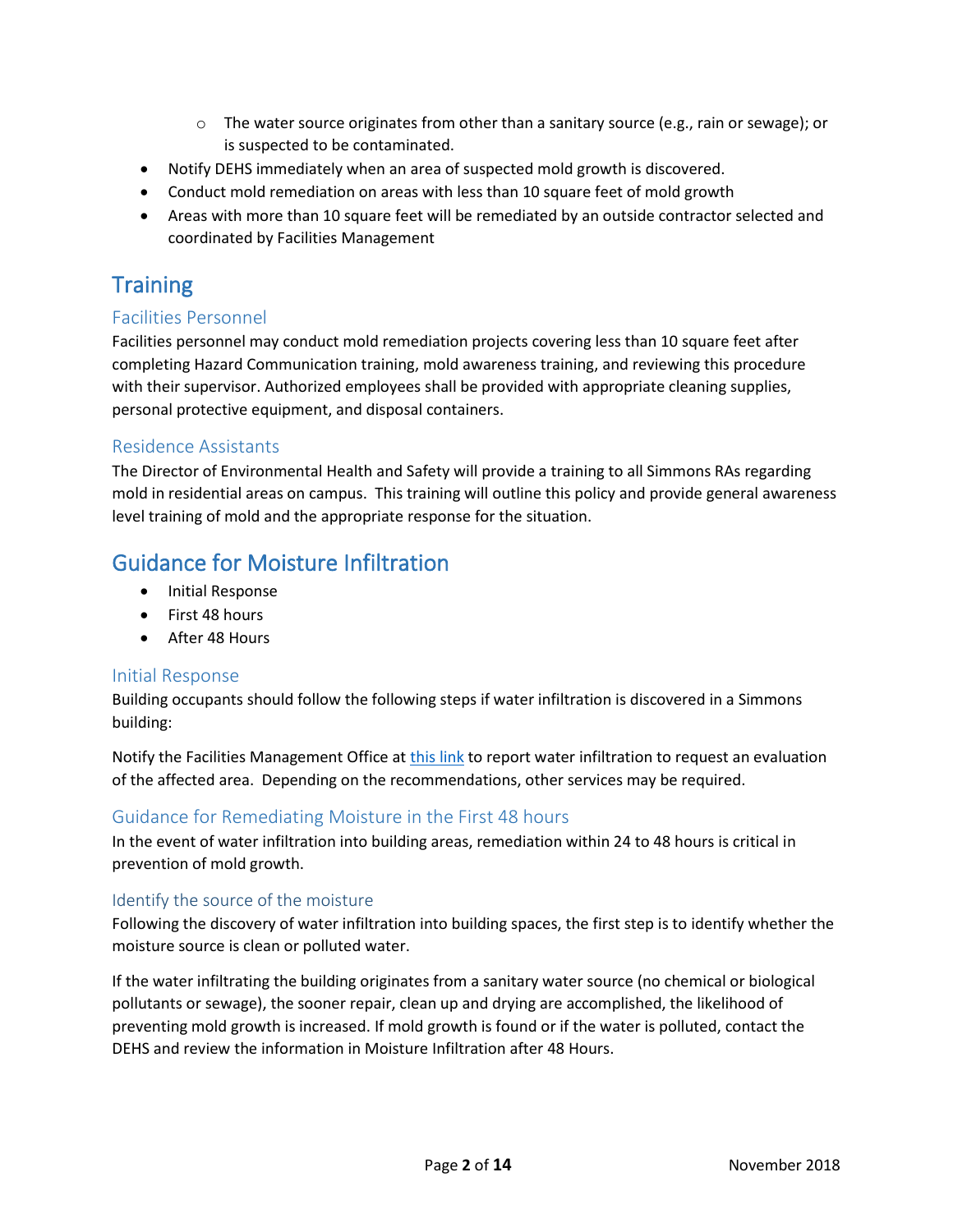*Note: Potable, de-ionized, reverse osmosis, and distilled water are considered unpolluted, unless they have come in contact with a pollution source. All others are considered polluted. However, clean water may not remain clean as it contacts other surfaces or materials.* 

#### <span id="page-5-0"></span>Halt further moisture infiltration

The next step is to halt further moisture intrusion by repairing the water leak. Conduct an inventory of the water damaged areas, building materials, and furnishings, paying special attention to identifying wet carpet under cabinets, furniture, and furnishings. If you can't determine the start time of the water infiltration, it should be handled as if it has existed for more than 48 hours (see section titled "Guidance on Moisture Infiltration after 48 hours)

#### <span id="page-5-1"></span>Determine whether materials are "dry"

Using the appropriate detection equipment to evaluate materials in the impacted area for excess moisture (see section titled "Response Equipment").

#### <span id="page-5-2"></span>Specific instructions

Following are guidelines for preventing mold growth on specific water-damage materials.

- Ceiling tiles: Discard and replace (Note: If the tiles are glued onto the ceiling or wall, contact the DEHS to determine whether the material(s) contain asbestos).
- Carpet and Backing: Remove all furniture/cabinets sitting on wet carpet. Remove water with an extraction vacuum; reduce ambient humidity levels with de-humidifiers; and accelerate drying by using fans. Exercise caution when removing carpet laid over floor tile as it may contain asbestos. Contact DEHS to collect samples.
- Cellulose Insulation: Discard and replace.
- Fiberglass Insulation: Discard and replace.
- Electrical: Consider all wet wiring, light fixtures, and electrical outlets to be shock hazards. Turn power off in the affected area until these hazards have been checked by a building inspector or electrician. All wet electrical circuit breakers, GFI's, and fuses need to be replaced. All wet electric motors, light fixtures, and so on must be opened, cleaned, and air-dried by a qualified person and visually inspected for moisture before they are placed back into service.
- Books and Papers: Non-valuable materials should be discarded. Photocopy valuable/important items and discard originals. For items with high monetary or sentimental value, consult with a restoration/water damage specialist.
- Concrete or Cinder Block Surfaces: Remove water with a water extraction vacuum and accelerate drying with de-humidifiers, fans, and/or heaters.
- Flooring (Linoleum, Ceramic Tile, and Vinyl): Vacuum or damp wipe with water and mild detergent and allow them to dry. Check under flooring to make sure it is dry (Note: Contact the DEHS to determine whether the flooring material(s) contain asbestos.)
- Non-Porous, Hard Surfaces (Plastics, Metals): Vacuum or damp wipe with water and mild detergent.
- Upholstered Furniture: Remove water with an extraction vacuum. Accelerate drying with dehumidifiers, fans, and/or heaters. Drying furniture may be difficult to complete within 48 hours. If the furniture is valuable, consult a restoration/water damage specialist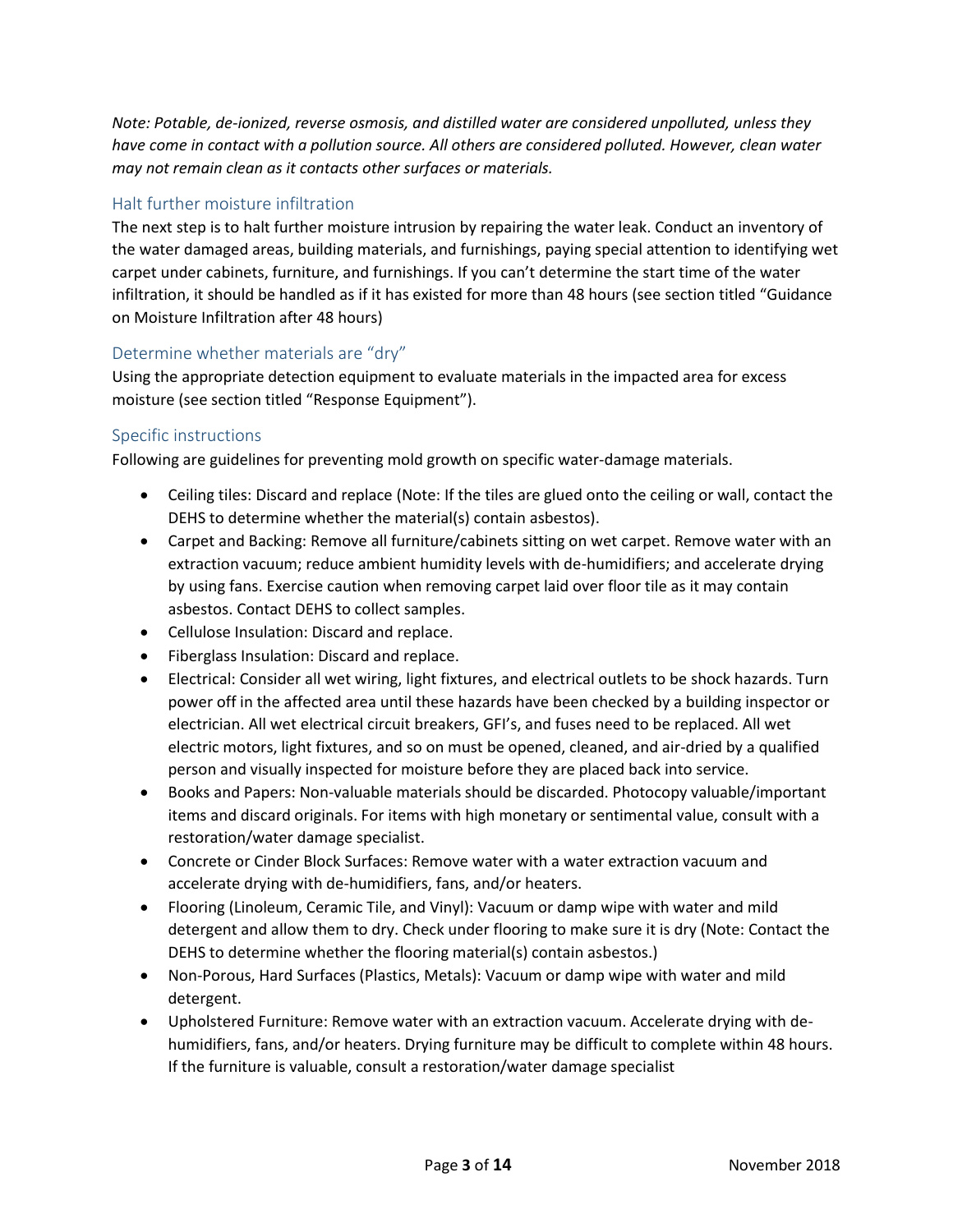- Wallboard (Drywall and Gypsum Board): May be dried in place if there is no water stain and/or obvious swelling and the seams are intact. Remove base molding to inspect the wallboard.
- Wood Surfaces: Remove moisture immediately and use de-humidifiers, gentle heat, and fans for drying. Use caution when applying heat to hardwood floors. Treated or finished wood surfaces may be cleaned with mild detergent and clean water and allowed to dry. Wet paneling should be pried away from the wall for drying.

#### <span id="page-6-0"></span>Guidance on Moisture Infiltration After 48 hours

When water infiltration has remained uncorrected or building materials are not "dry" after 48 hours, mold growth may have begun. There may be visible evidence of growth or a moldy, damp smell. In these cases, the situation is now one of potential mold remediation. The guidance provided here is for information purposes only and is not a substitute for DEHS expertise.

Remediation efforts are more intensive than prevention, and they must be designed to protect the health of building occupants and remediation personnel. Recommendations for cleanup or remediation by DEHS will depend on the extent of the damage, the types of materials affected, and the presence/type of mold growth. DEHS will make recommendations on whether current occupants should be relocated; on the containment/cleanup methods to be used (including whether remediation can be done by in-house personnel or if professional contractors are required); and on the types of personal protective equipment required by Simmons personnel.

Air handling units (AHUs) servicing the affected area(s) should not be shut down unless gross, visible mold growth has been identified and a containment area cannot be established. Having the AHU running helps the drying process and control humidity in the area.

- Carpet: The impacted carpet should be discarded and replaced.
- Ceiling tiles: Discard and replace (Note: If the tiles are glued onto the ceiling or wall, contact the DEHS to determine whether the material(s) contain asbestos).
- Porous/absorbent items: Regardless of the original source of water damage (e.g., flooding versus water leaks from point-of-use fixtures or roofs), remove wet, absorbent items and replace with new materials as soon as the underlying structure is declared by the facility engineer to be thoroughly dry.
- Wallboard: If the wallboard cannot be dried within 48 hours, measure twelve (12) inches above the water mark/damage and remove and discard wallboard below that point. Remove and discard damp insulation, and ventilate the wall cavity. In some cases it may be difficult to tell if the wallboard has been sufficiently dried. A moisture meter can be used to check for moisture. To use a moisture meter, check the affected area and compare the reading to a control reading in a non-affected area (see section titled "Response Equipment").

Mechanical Rooms: Mechanical room leaks, standing water, consistent relative humidity levels above 60%, and condensation problems should be fixed as they are detected. If standing water is found in areas that have concrete or tile floors and there is no apparent visible mold, the DEHS does not need to be contacted.

Contaminated Water: Contact the DEHS immediately if the water infiltrating a building area is polluted. Following repairs to prevent any further infiltration, any contaminated ceiling tiles, carpet, upholstered furniture, paper products, or similar materials must be disposed of in sealed containers by personnel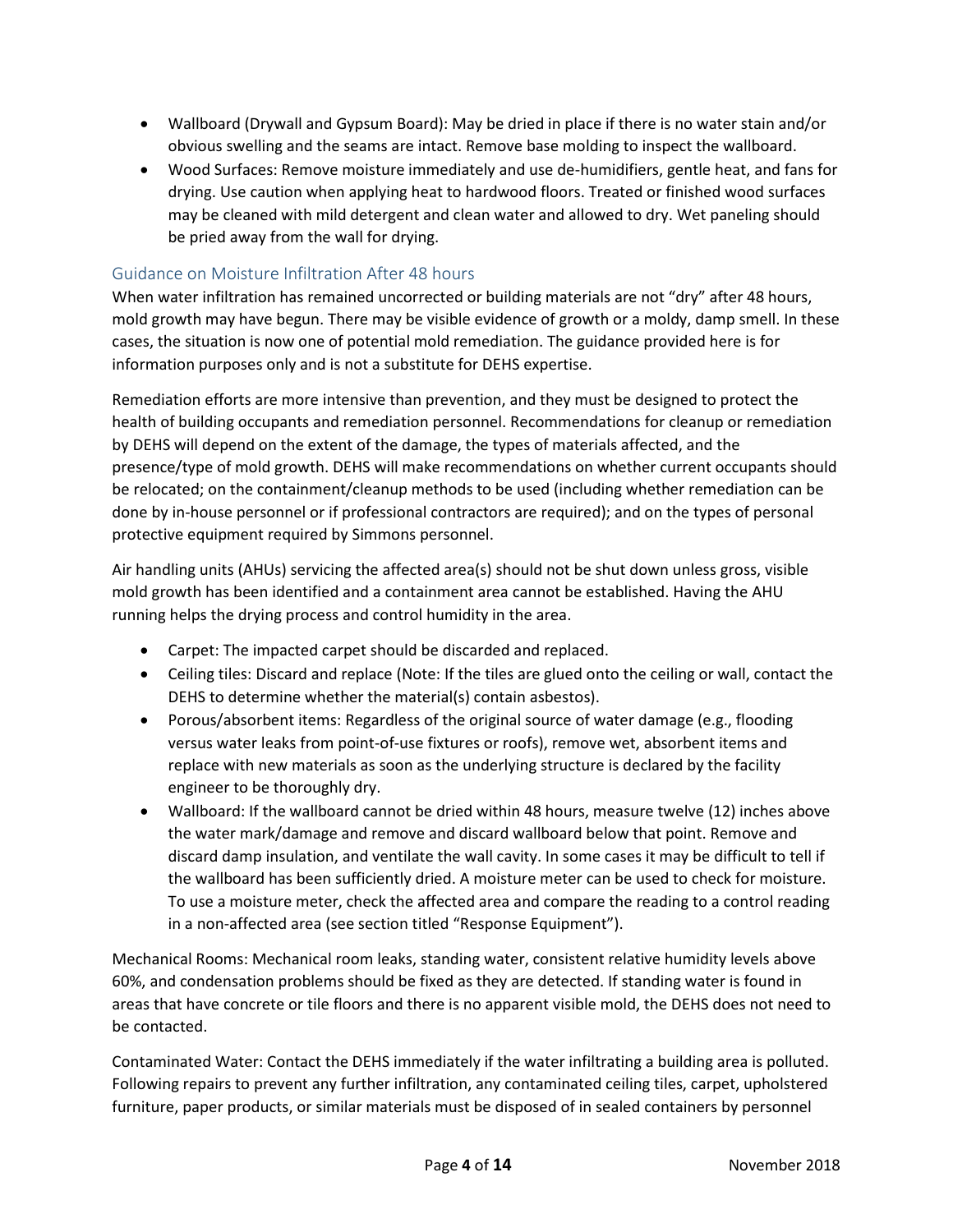wearing appropriate personal protective equipment (protective clothing, gloves, boots, and, at a minimum, a N-95 type respirator). The entire area must be disinfected.

*Note: Potable, de-ionized, reverse osmosis, and distilled water are considered unpolluted unless they have come in contact with a pollution source. All others are considered polluted. However, clean water may not remain clean once it contacts other surfaces or materials.*

# <span id="page-7-0"></span>Response Equipment

- Moisture Monitoring and Evaluation Equipment
- Restorative Drying Equipment

#### <span id="page-7-1"></span>Moisture Monitoring and Evaluation Equipment

The following is a list of equipment that can be employed to evaluate high moisture levels and facilitate drying of affected areas.

#### <span id="page-7-2"></span>Moisture Meters

A moisture meter may be useful in the following situations:

- When a stain has been found on wallboard and a decision is needed as to whether the stain can be cleaned or further action is required.
- Sometimes it is difficult to determine when wallboard has been completely dried. In these cases, use a moisture meter to check drywall in the affected area and compare the reading to a nonaffected area. Readings should be the same.

| <b>Material/Component</b>   | Moisture % |
|-----------------------------|------------|
| Baseboard                   | 7 to 10    |
| Gypsum Wallboard            | 7 to 10    |
| <b>Hardwood Flooring</b>    | 7 to 10    |
| <b>Framing Lumber</b>       | 15 to 19   |
| Wood Furnishings (interior) | 7 to 12    |

#### Table 1 - Acceptable moisture levels for select building materials

Source: William Yobe & Associates & U.S. Forest Products (USDA)

#### <span id="page-7-3"></span>Infrared Camera

A thermal camera may be useful in the following situation:

• Infrared cameras are used to detect surface temperature. An infrared camera produces a thermal image of a material that can provide rapid identification of potentially moist areas by indicating temperature differences at the surface of materials. In these cases, use a thermal camera to check drywall in an affected area and compare the reading to the surroundings to detect thermal disparities attributed to moisture. This method may be used in conjunction with a moisture meter.

#### <span id="page-7-4"></span>Borescope

A borescope may be useful in the following situations:

- To inspect behind walls for pockets of water or mold.
- To inspect inside ducts, behind motors and compressors of HVAC systems.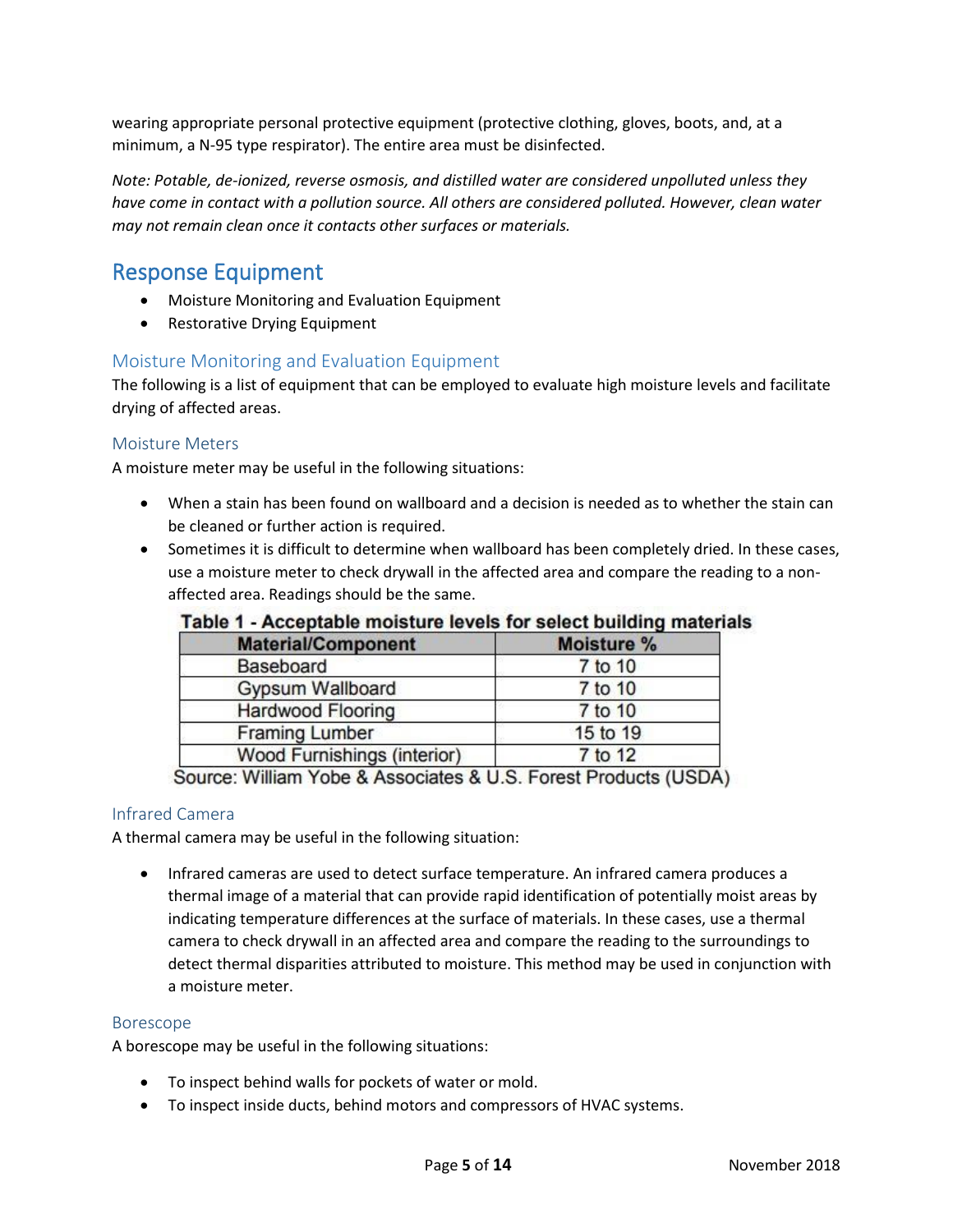#### <span id="page-8-0"></span>Restorative Equipment

#### <span id="page-8-1"></span>Wet Vacuum

Wet vacuums are vacuum cleaners designed to collect water. They can be used to remove water from floors, carpets, and hard surfaces where water has accumulated. They should not be used to vacuum porous materials, such as gypsum board. They should be used only when materials are still wet -- wet vacuums may spread spores if sufficient liquid is not present. The tanks, hoses, and attachments of these vacuums should be thoroughly cleaned and dried after use since mold and mold spores may stick to the surfaces.

#### <span id="page-8-2"></span>Dehumidifiers

Dehumidifiers are devices designed to remove water vapor from the air. They can be used to lower humidity levels in affected areas to aid in drying. The number of dehumidifiers is dependent on the type of dehumidifier being used, the size of the affected area, and the type of building material affected.

#### <span id="page-8-3"></span>Air movers

Air movers are designed at a low center of gravity to force air along floor and wall surfaces, while axial fans are designed to force a large volume of air across a large area. Residential box fans, circular fans, etc. should not be used for structural drying in affected areas due to possible electrical shock hazards.

#### <span id="page-8-4"></span>HEPA Vacuum

HEPA (High-Efficiency Particulate Air) vacuums are recommended for final cleanup of remediation areas after materials have been thoroughly dried and contaminated materials removed. HEPA vacuums are also recommended for cleanup of dust that may have settled on surfaces outside the remediation area. Care must be taken to assure that the filter is properly seated in the vacuum so that all the air must pass through the filter. When changing the vacuum filter, remediators should wear PPE to prevent exposure to the mold that has been captured. The filter and contents of the HEPA vacuum must be disposed of in well-sealed plastic bags.

### <span id="page-8-5"></span>Mold Remediation

- Microbial "Mold Remediation" Policy
- Containments
- Prevention Strategy

#### <span id="page-8-6"></span>Use of mold remediation contractors

Any mold growth greater than 10 square feet in a given room or space will be remediated by a professional mold remediation company. The Facilities Office will coordinate this remediation with the contractor. Areas smaller than 10 square feet may be remediated using an outside contractor at the discretion of the Facilities Office.

#### <span id="page-8-7"></span>Microbial "Mold Remediation" Policy

Simmons University follows the 2008 Institute of Inspection Cleaning and Restoration Certification S520 standard and Reference Guide for Professional Mold Remediation. Prior to and during activities that disturb mold, engineering controls and work practices shall be implemented to prevent mold contamination from spreading to other clean areas. Remediation efforts should be coordinated with the DEHS.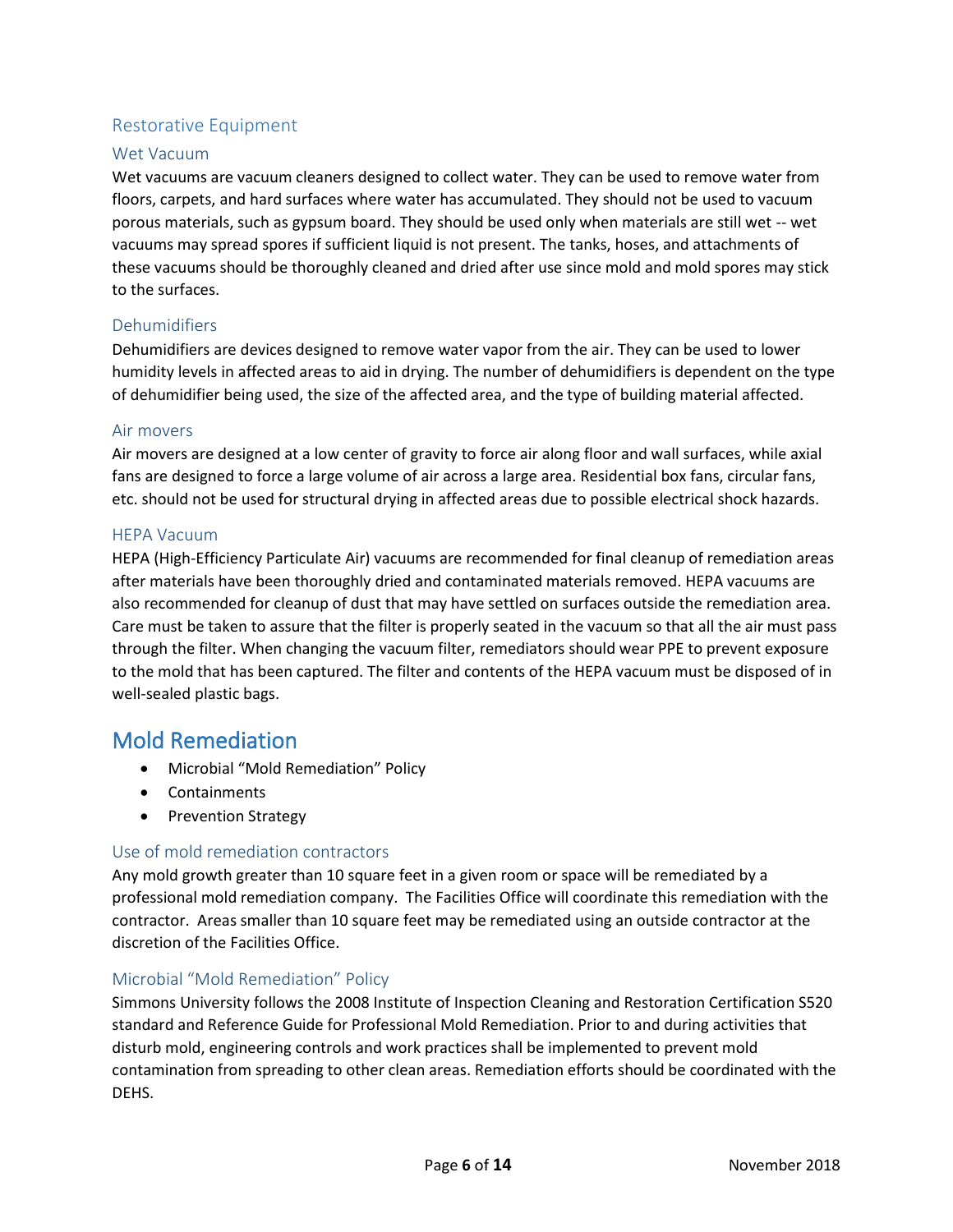#### <span id="page-9-0"></span>Determine the size of the impacted area

Assess the size of the moisture problem before planning the remediation work (see Table 2). Remediation should not proceed until the source of the water intrusion has been fixed, or the problem may reoccur. Remediation techniques may vary greatly depending on the size and complexity of the job and may require revision if circumstances change or new facts are discovered.

#### <span id="page-9-1"></span>Biocides

The goal of mold remediation is to remove the mold and prevent human exposure and damage to building materials. Physically removing mold contamination is the primary means of remediation. Even after mold is rendered non-viable, the remaining mold fragments are still allergenic, and some are potentially harmful. The use of biocides is not routinely recommended during remediation. However, there may be some instances when the use of a biocide may be justified, such as when immune compromised individuals are present. Biocides are toxic to humans as well as molds. If biocides are used, occupants must first be evacuated from the area and applied with adequate ventilation. Remediation personnel must wear appropriate personal protective equipment. Since some biocides are registered pesticides with the EPA. As such these may only be applied by licensed applicators.

#### <span id="page-9-2"></span>Mold Sampling

In most cases, sampling for mold is unnecessary even if there are visible signs of mold or moldy, musty odors. In some specific instances such as where litigation is involved or the source of the mold is unclear then sampling may be part of the site evaluation. Air sampling may be necessary if an individual(s) has been diagnosed with a disease that is or may be associated with mold exposure (e.g., aspergillosis) and the occupational health physician/medical practitioner desires to confirm the causative agent.

Sampling for mold should only be done after a sampling strategy has been developed. Since no OSHA or other occupational exposure levels have been set for mold, sampling cannot be used to check a building's compliance with existing standards.

#### <span id="page-9-3"></span>Post Remediation Verification

Remediated structures, systems, and contents can be considered clean (by post remediation evaluation) when contamination or non-restorable contaminated materials and debris have been removed, and surfaces are visibly free of dust. Also, remediated areas should be free of odors.

#### Table 2 - Containment - Size of impacted area

| <b>Extent of Contamination</b>                                                                                                                                                        | <b>Containment</b> |
|---------------------------------------------------------------------------------------------------------------------------------------------------------------------------------------|--------------------|
| Used for relatively small or limited areas of mold growth                                                                                                                             | Source             |
| Used when moderate levels of fungal growth are visible<br>or suspected. HEPA-filtered air filtration devices are used<br>to create negative pressure differentials.                   | Local              |
| Used when significant or extensive mold growth is<br>present or suspected, and where source and local<br>containments cannot effectively control or eliminate<br>cross-contamination. | <b>Full-scale</b>  |

*Note 1: Containment type is dictated during the remediation. If more extensive contamination is encountered than was expected then the containment type should be upgraded.*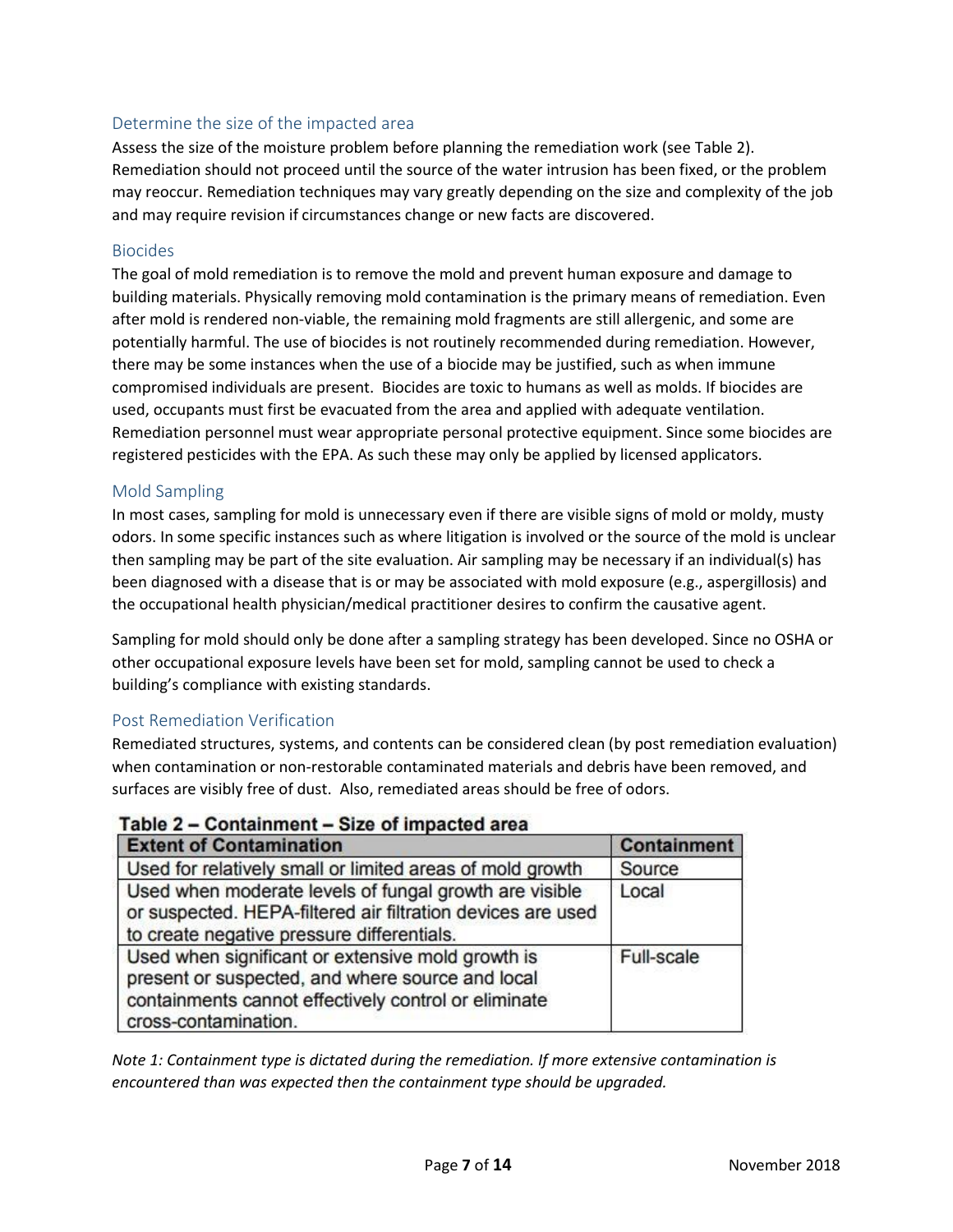*Note 2: Regardless of the size of the affected area, DEHS should be contacted whenever suspected mold is discovered.*

# <span id="page-10-0"></span>Containment

The purpose of establishing containment is to prevent the release and dispersion of mold spores to areas outside of the affected building space. Mold contamination should be controlled as close to the source as possible. When mold spores are aerosolized, they are much more difficult to capture and control. Controlling containments can be accomplished by using source, local or full containment (Note: Contact DEHS whenever mold growth is discovered to determine appropriate containment and remediation methods)

#### <span id="page-10-1"></span>Source Containment

Source containment may be used to address relatively small areas of mold growth, or in combination with other engineering controls to reduce the amount of spores released and dust generated. Source containment may be used alone when fungal growth is limited to small, visible, controllable areas where no hidden mold growth is anticipated. In areas where there is limited visible mold, and hidden mold growth is anticipated, a more extensive containment is recommended. Source containment methods may also be used within areas of more extensive mold growth in conjunction with other forms of containment.

Examples of source containment methods include:

- Taping polyethylene sheeting or using self-adhering plastic on the moldy surface or material before removing
- Wrapping, bagging, and securely enclosing moldy contents or materials in 6-mil poly or comparable packaging.

It is recommended that workers avoid crushing materials or other actions that would generate dust and disperse fungal spores and fragments. It is recommended that techniques that limit dust aerosolization such as wetting the materials or using damp clothes be used to control and remove dust immediately. Remediators must wear appropriate PPE

#### <span id="page-10-2"></span>Local Containment

Local containments may be used when "moderate levels" of fungal growth are visible or suspected. A structural enclosure can be built to contain the work area and separate it from the unaffected section of a structure. PVC pipe, wood framing, or spring-loaded expansion poles can be used to build an enclosure, which then is covered with an appropriate poly material. Constructing structural support is not always necessary if the isolation barrier can be securely attached to wall and ceiling surfaces.

One or two layers of 6-mil polyethylene sheeting may be used to cover the enclosure or to erect isolation barriers. HEPA-filtered air filtration devices are installed to create a negative pressure differential in relation to surrounding areas. In very small local containments, a HEPA vacuum cleaner can be substituted, if it is able to create the necessary pressure differential. However, this works only if the vacuum canister is adequately sized and located outside the containment area.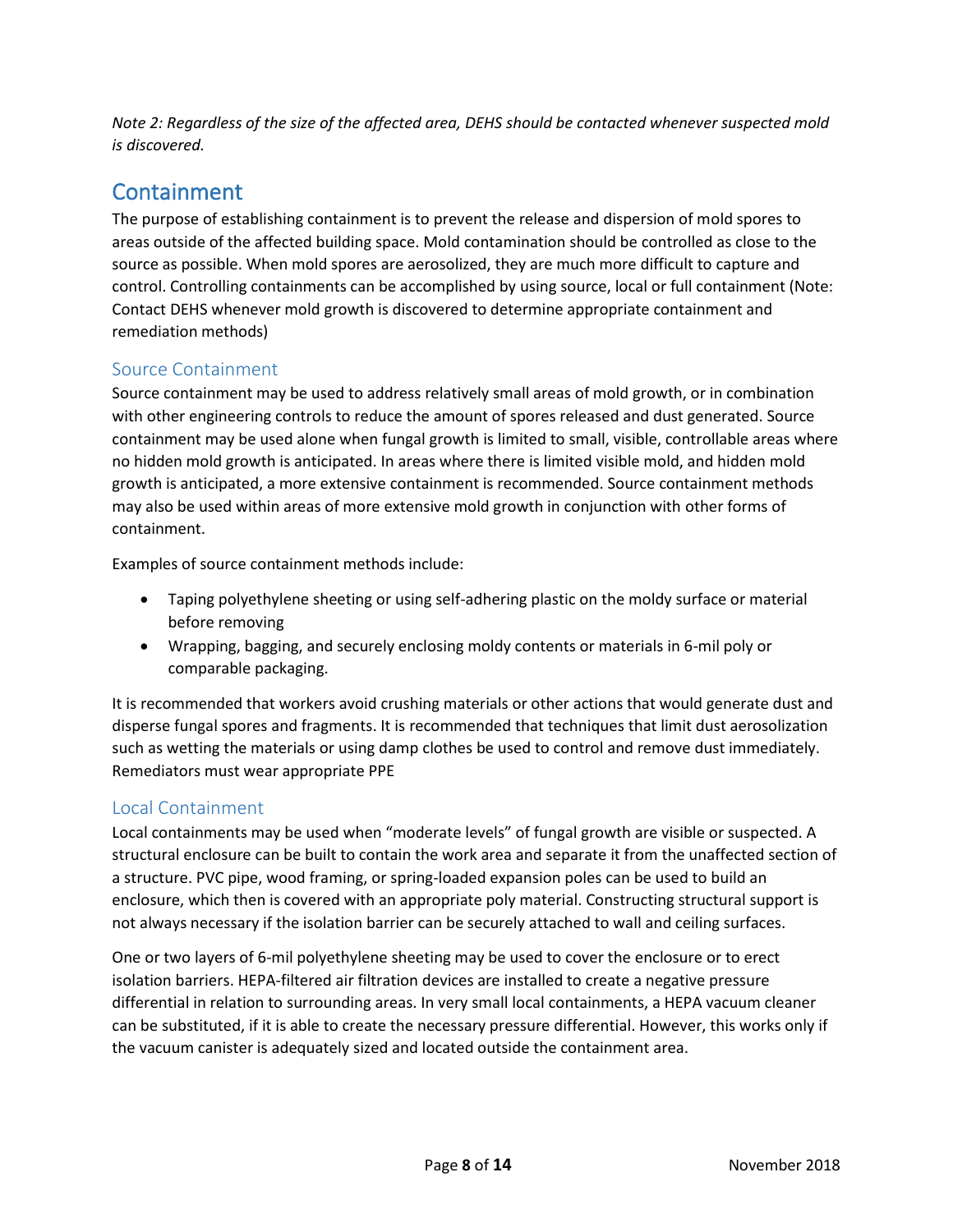#### <span id="page-11-0"></span>Full Containment

Full-scale containments normally are used when significant and/or extensive mold growth is present or suspected and cannot be effectively controlled and remediated with source or local containment methods.

In a full-scale containment, the entire room or building section is designated as the work/containment area. Critical barriers are established to separate unaffected areas from affected areas. Walls, ceilings, floors, cabinets, fixtures or other surfaces that cannot be cleaned effectively must be sealed off with poly barriers.

# <span id="page-11-1"></span>Prevention Strategies

- Fix leaks immediately
- Clean and dry wet or damp spots immediately
- Remove mold-contaminated materials
- Regularly inspect and maintain heating, ventilating, and air conditioning (HVAC) systems
- Routinely inspect and clean HVAC drip pans; check proper flow and that drain is unobstructed
- Maintain low indoor humidity, ideally 30-60%
- Vent moisture-generating equipment to the outside, where possible
- Increase surface temperature or reducing the humidity to prevent condensation that results when surface temperature is below dew point temperature. Surface temperature can be increased with insulation or by increasing air circulation. Humidity can be reduced by repairing leaks, increasing ventilation (if outside air is cold and dry), or by dehumidifying (if outdoor air is warm and humid).
- Keep gutters and downspouts in working order and ensuring that they drain water away from the foundation
- Provide adequate drainage and sloping the ground away from building foundations so they do not stay wet
- Regardless of the original source of water damage (e.g., flooding versus water leaks from pointof-use fixtures or roofs), remove wet, absorbent structural items (e.g., carpeting, wallboard, and wallpaper) and cloth furnishings if they cannot be easily and thoroughly cleaned and dried within 48 hours; replace with new materials as soon as the underlying structure is declared by the facility manager to be thoroughly dry.

# <span id="page-11-2"></span>Building Re-occupancy

Upon completion of water and/or mold remediation, the affected areas will be surveyed using the building re-occupancy checklist. The purpose of the survey is ensuring that the building is free of excessive moisture, mold and physical hazards.

The building re-occupancy checklist can be found in Appendix A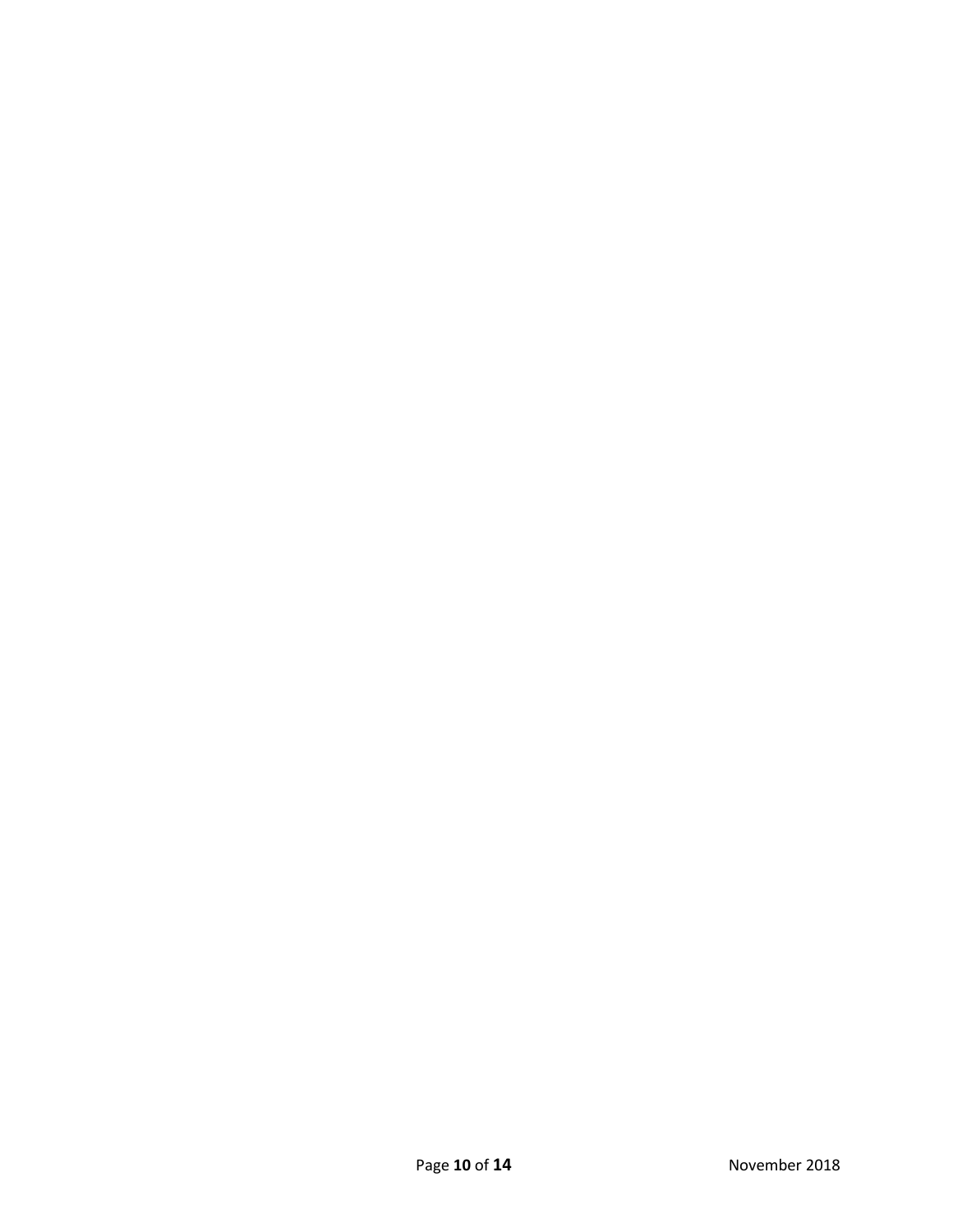# APPENDIX A – REOCCUPANCY CHECKLIST

<span id="page-13-0"></span>Date inspection conducted: \_\_\_\_\_\_\_\_\_\_\_\_\_\_\_\_\_\_\_Location \_\_\_\_\_\_\_\_\_\_\_\_\_\_\_\_\_\_\_\_\_\_\_\_\_\_\_\_\_\_\_\_\_\_

Name(s) of those participating in this inspection\_\_\_\_\_\_\_\_\_\_\_\_\_\_\_\_\_\_\_\_\_\_\_\_\_\_\_\_\_\_\_

| <b>Topic</b>                                                        | Current         | <b>Action Needed</b> |
|---------------------------------------------------------------------|-----------------|----------------------|
|                                                                     | <b>Status</b>   |                      |
|                                                                     |                 |                      |
| 1. Have affected porous building materials been returned to a       | Yes $\sqcap$    |                      |
| "dry" condition (unaffected state) within 48 hours                  | No <sub>1</sub> |                      |
| 2. After 48 hours have affected porous building materials           | Yes $\sqcap$    |                      |
| been replaced?                                                      | No <sub>1</sub> |                      |
|                                                                     |                 |                      |
| 1. Is the affected area free of excessive moisture, humidity,       | Yes $\sqcap$    |                      |
| and odors?                                                          | No <sub>1</sub> |                      |
| 2. Is the area free of visible mold growth                          | Yes $\sqcap$    |                      |
|                                                                     | No <sub>1</sub> |                      |
|                                                                     |                 |                      |
| 1. Is the area free of slip/trip/fall hazards?                      | Yes $\sqcap$    |                      |
|                                                                     | No <sub>1</sub> |                      |
| 2. Are buildings materials (i.e, ceiling tile, drywall, and carpet) | Yes $\sqcap$    |                      |
| clean and in good condition                                         | No <sub>1</sub> |                      |
| 3. Has furniture been returned to original position?                | Yes $\sqcap$    |                      |
|                                                                     | No <sub>1</sub> |                      |
| 4. Has the carpet been cleaned and free of odors?                   | Yes $\sqcap$    |                      |
|                                                                     | No <sub>1</sub> |                      |
| 5. Have electrical extension cords been removed and outlets         | Yes $\sqcap$    |                      |
| inspected on affected walls?                                        | No <sub>1</sub> |                      |

 $\_$  , and the set of the set of the set of the set of the set of the set of the set of the set of the set of the set of the set of the set of the set of the set of the set of the set of the set of the set of the set of th  $\overline{\phantom{a}}$  , and the contract of the contract of the contract of the contract of the contract of the contract of the contract of the contract of the contract of the contract of the contract of the contract of the contrac  $\overline{\phantom{a}}$  , and the contract of the contract of the contract of the contract of the contract of the contract of the contract of the contract of the contract of the contract of the contract of the contract of the contrac \_\_\_\_\_\_\_\_\_\_\_\_\_\_\_\_\_\_\_\_\_\_\_\_\_\_\_\_\_\_\_\_\_\_\_\_\_\_\_\_\_\_\_\_\_\_\_\_\_\_\_\_\_\_\_\_\_\_\_\_\_\_\_\_\_\_\_\_\_\_\_\_\_\_\_\_\_\_\_\_\_\_\_\_\_\_\_\_\_\_\_\_\_\_\_\_\_\_

 $\overline{\phantom{a}}$  , and the contract of the contract of the contract of the contract of the contract of the contract of the contract of the contract of the contract of the contract of the contract of the contract of the contrac  $\overline{\phantom{a}}$  , and the contribution of the contribution of the contribution of the contribution of the contribution of the contribution of the contribution of the contribution of the contribution of the contribution of the  $\_$  , and the contribution of the contribution of the contribution of the contribution of  $\mathcal{L}_\mathbf{X}$ \_\_\_\_\_\_\_\_\_\_\_\_\_\_\_\_\_\_\_\_\_\_\_\_\_\_\_\_\_\_\_\_\_\_\_\_\_\_\_\_\_\_\_\_\_\_\_\_\_\_\_\_\_\_\_\_\_\_\_\_\_\_\_\_\_\_\_\_\_\_\_\_\_\_\_\_\_\_\_\_\_\_\_\_\_\_\_\_\_\_\_\_\_\_\_\_\_\_

Monitoring:

Comments: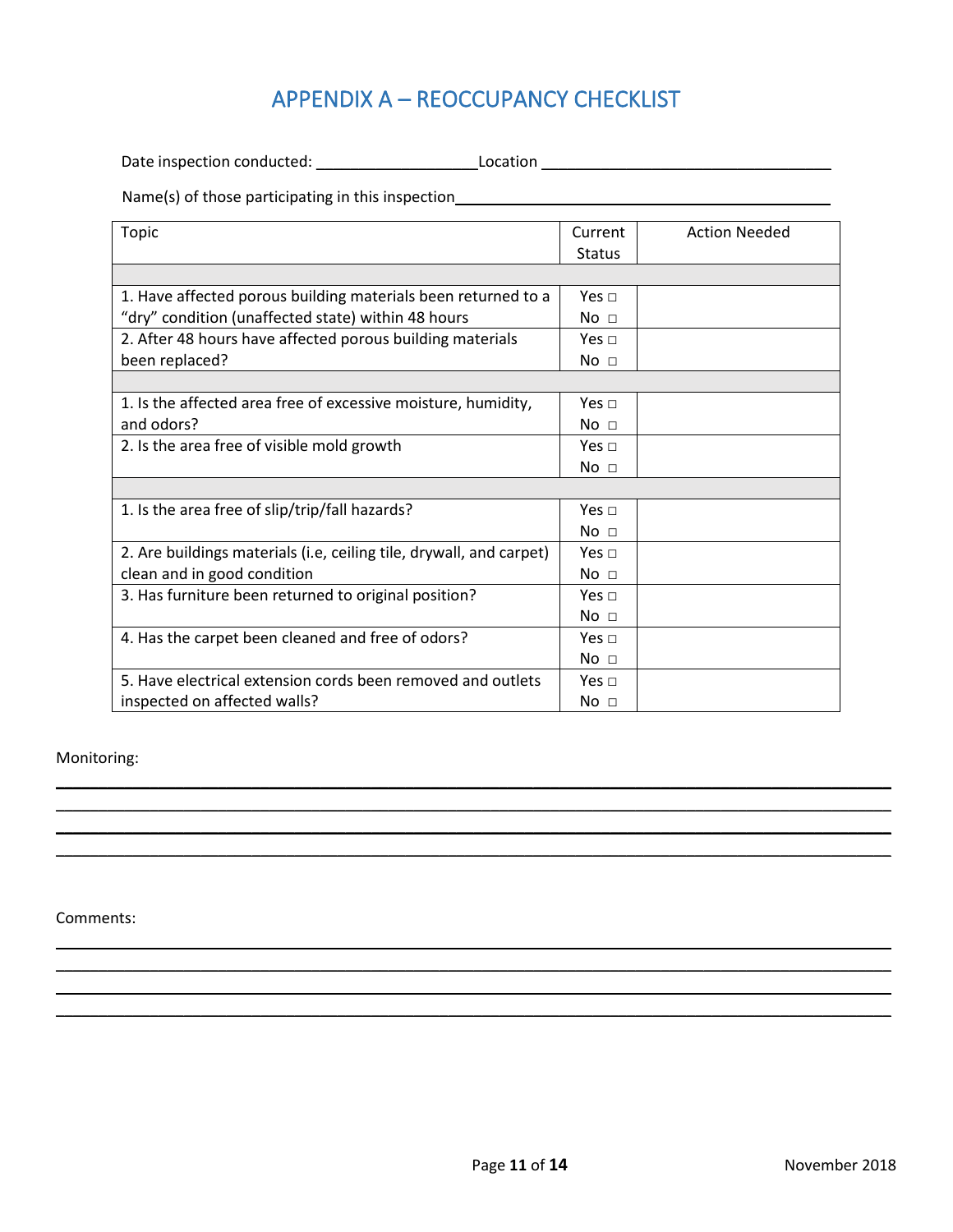<span id="page-14-0"></span>

# APPENDIX B – MOLD REMEDIAITON FLOWCHART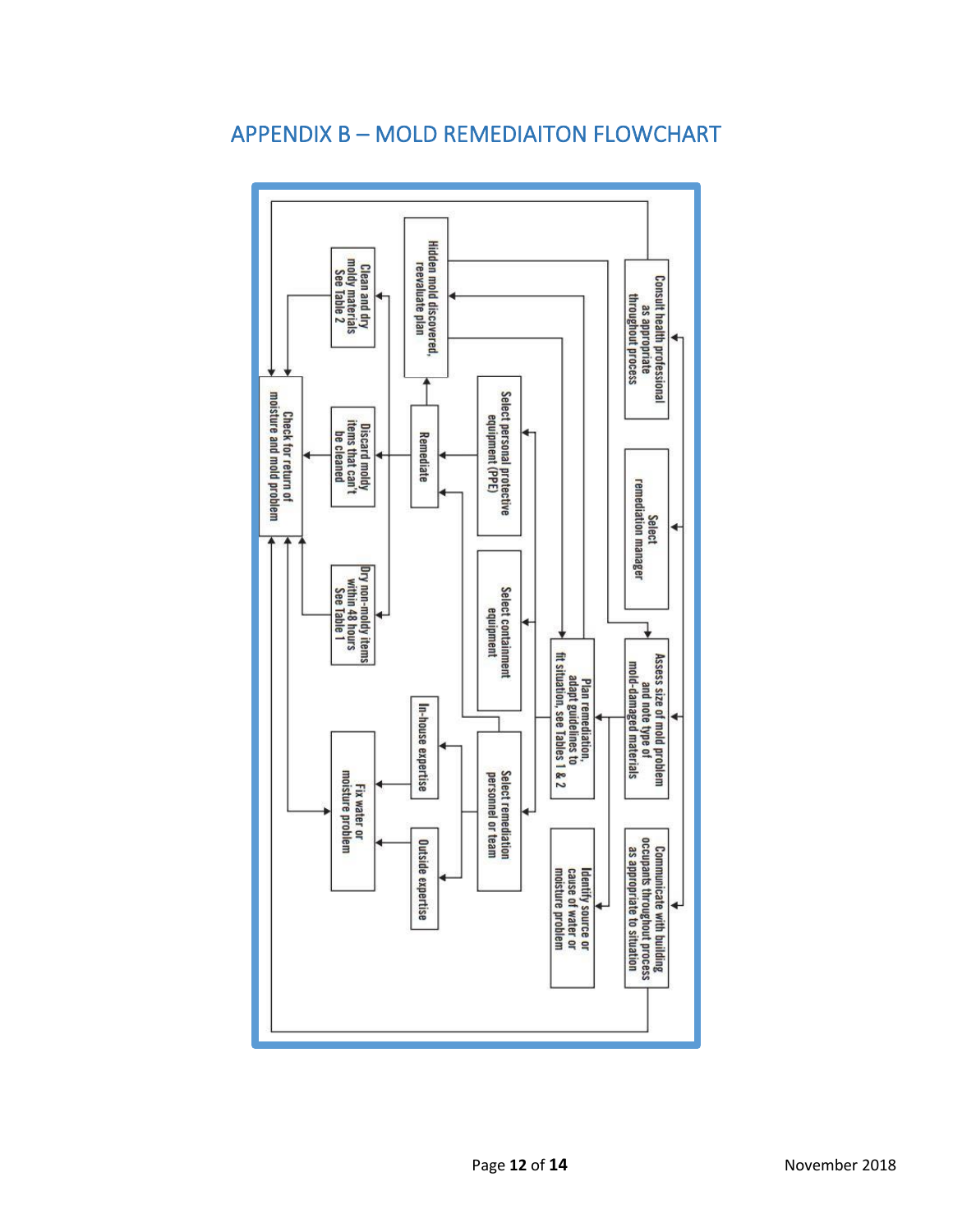# **APPENDIX C-TABLE 1**

# <span id="page-15-0"></span>Investigate and evaluate moisture and mold problems

- $\Box$  Assess size of moldy area (square feet)
- $\Box$  Consider the possibility of hidden mold
- $\Box$  Clean up small mold problems and fix moisture problems before they become large problems
- $\Box$  Select remediation manager for medium or large size mold problem
- $\square$  Investigate areas associated with occupant complaints
- $\Box$  Identify source(s) or cause of water or moisture problem(s)
- $\Box$  Note type of water-damaged materials (wallboard, carpet, etc.)
- $\Box$  Check inside air ducts and air handling unit
- $\Box$  Throughout process, consult qualified professional if necessary or desired

# Communicate with building occupants at all stages of process, as appropriate

 $\Box$  Designate contact person for questions and comments about medium or large scale remediation as needed

# **Plan remediation**

- $\Box$  Adapt or modify remediation guidelines to fit your situation; use professional judgment
- $\Box$  Plan to dry wet, non-moldy materials within 48 hours to prevent mold growth (see Table 1 and text)
- $\Box$  Select cleanup methods for moldy items (see Table 2 and text)
- $\Box$  Select Personal Protection Equipment protect remediators (see Table 2 and text)
- $\Box$  Select containment equipment protect building occupants (see Table 2 and text)
- $\Box$  Select remediation personnel who have the experience and training needed to implement the remediation plan and use Personal Protection Equipment and containment as appropriate

# Remediate moisture and mold problems

- $\Box$  Fix moisture problem, implement repair plan and/or maintenance plan
- $\Box$  Dry wet, non-moldy materials within 48 hours to prevent mold growth
- $\Box$  Clean and dry moldy materials (see Table 2 and text)
- $\Box$  Discard moldy porous items that can't be cleaned (see Table 2 and text)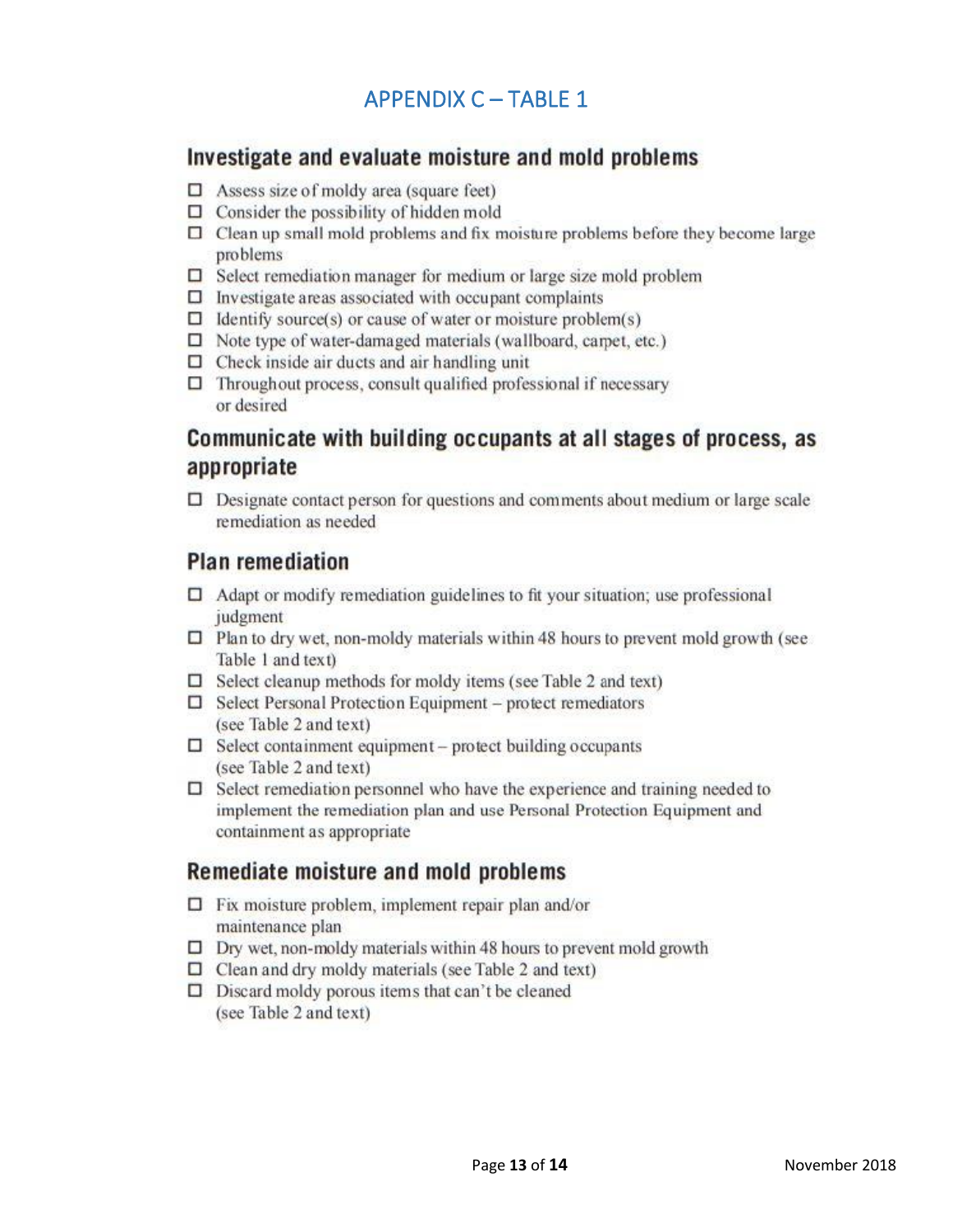# APPENDIX D – TABLE 2

# <span id="page-16-0"></span>Table 2: Guidelines for Remediating Building Materials with Mold Growth Caused by Clean Water\*

| <b>Material or Furnishing</b><br><b>Affected</b>                 | Cleanup<br>Methods <sup>t</sup> | <b>Personal Protective</b><br>Equipment                                                                                                                                              | Containment                                              |
|------------------------------------------------------------------|---------------------------------|--------------------------------------------------------------------------------------------------------------------------------------------------------------------------------------|----------------------------------------------------------|
|                                                                  |                                 | SMALL - Total Surface Area Affected Less Than 10 square feet (ft <sup>2</sup> )                                                                                                      |                                                          |
| Books and papers                                                 | 3                               |                                                                                                                                                                                      |                                                          |
| <b>Carpet and backing</b>                                        | 1,3                             |                                                                                                                                                                                      |                                                          |
| Concrete or cinder block                                         | 1, 3                            | Minimum                                                                                                                                                                              | None required                                            |
| Hard surface, porous flooring<br>(Linoleum, ceramic tile, vinyl) | 1, 2, 3                         | N-95 respirator, gloves, and<br>goggles                                                                                                                                              |                                                          |
| Non-porous, hard surfaces<br>(Plastics, metals)                  | 1, 2, 3                         |                                                                                                                                                                                      |                                                          |
| Upholstered furniture & drapes                                   | 1,3                             |                                                                                                                                                                                      |                                                          |
| Wallboard (Drywall and gypsum<br>board)                          | 3                               |                                                                                                                                                                                      |                                                          |
| Wood surfaces                                                    | 1, 2, 3                         |                                                                                                                                                                                      |                                                          |
|                                                                  |                                 | MEDIUM - Total Surface Area Affected Between 10 and 100 (ft <sup>2</sup> )                                                                                                           |                                                          |
| Books and papers                                                 | 3                               |                                                                                                                                                                                      |                                                          |
| Carpet and backing                                               | 1, 3, 4                         | <b>Limited or Full</b>                                                                                                                                                               | Limited                                                  |
| Concrete or cinder block                                         | 1, 3                            |                                                                                                                                                                                      |                                                          |
| Hard surface, porous flooring<br>(Linoleum, ceramic tile, vinyl) | 1, 2, 3                         | Use professional judgment,<br>consider potential for<br>remediator exposure and size<br>of contaminated area                                                                         | Use professional judgment,<br>consider potential for     |
| Non-porous, hard surfaces<br>(Plastics, metals)                  | 1, 2, 3                         |                                                                                                                                                                                      | remediator/occupant exposure<br>and size of contaminated |
| Upholstered furniture & drapes                                   | 1, 3, 4                         |                                                                                                                                                                                      | area                                                     |
| Wallboard (Drywall and gypsum<br>board)                          | 3, 4                            |                                                                                                                                                                                      |                                                          |
| Wood surfaces                                                    | 1, 2, 3                         |                                                                                                                                                                                      |                                                          |
|                                                                  |                                 | LARGE - Total Surface Area Affected Greater Than 100 (ft <sup>2</sup> ) or Potential for<br>Increased Occupant or Remediator Exposure During Remediation Estimated to be Significant |                                                          |
| Books and papers                                                 | 3                               |                                                                                                                                                                                      |                                                          |
| Carpet and backing                                               | 1, 3, 4                         |                                                                                                                                                                                      | Full                                                     |
| Concrete or cinder block                                         | 1, 3                            | Full<br>Use professional judgment,<br>consider potential for<br>remediator exposure and size<br>of contaminated area                                                                 |                                                          |
| Hard surface, porous flooring<br>(Linoleum, ceramic tile, vinyl) | 1, 2, 3, 4                      |                                                                                                                                                                                      | Use professional judgment,<br>consider potential for     |
| Non-porous, hard surfaces<br>(Plastics, metals)                  | 1, 2, 3                         |                                                                                                                                                                                      | remediator/occupant exposure<br>and size of contaminated |
| Upholstered furniture & drapes                                   | 1, 3, 4                         |                                                                                                                                                                                      | area                                                     |
| Wallboard (Drywall and gypsum<br>board)                          | 3, 4                            |                                                                                                                                                                                      |                                                          |
| Wood surfaces                                                    | 1, 2, 3, 4                      |                                                                                                                                                                                      |                                                          |